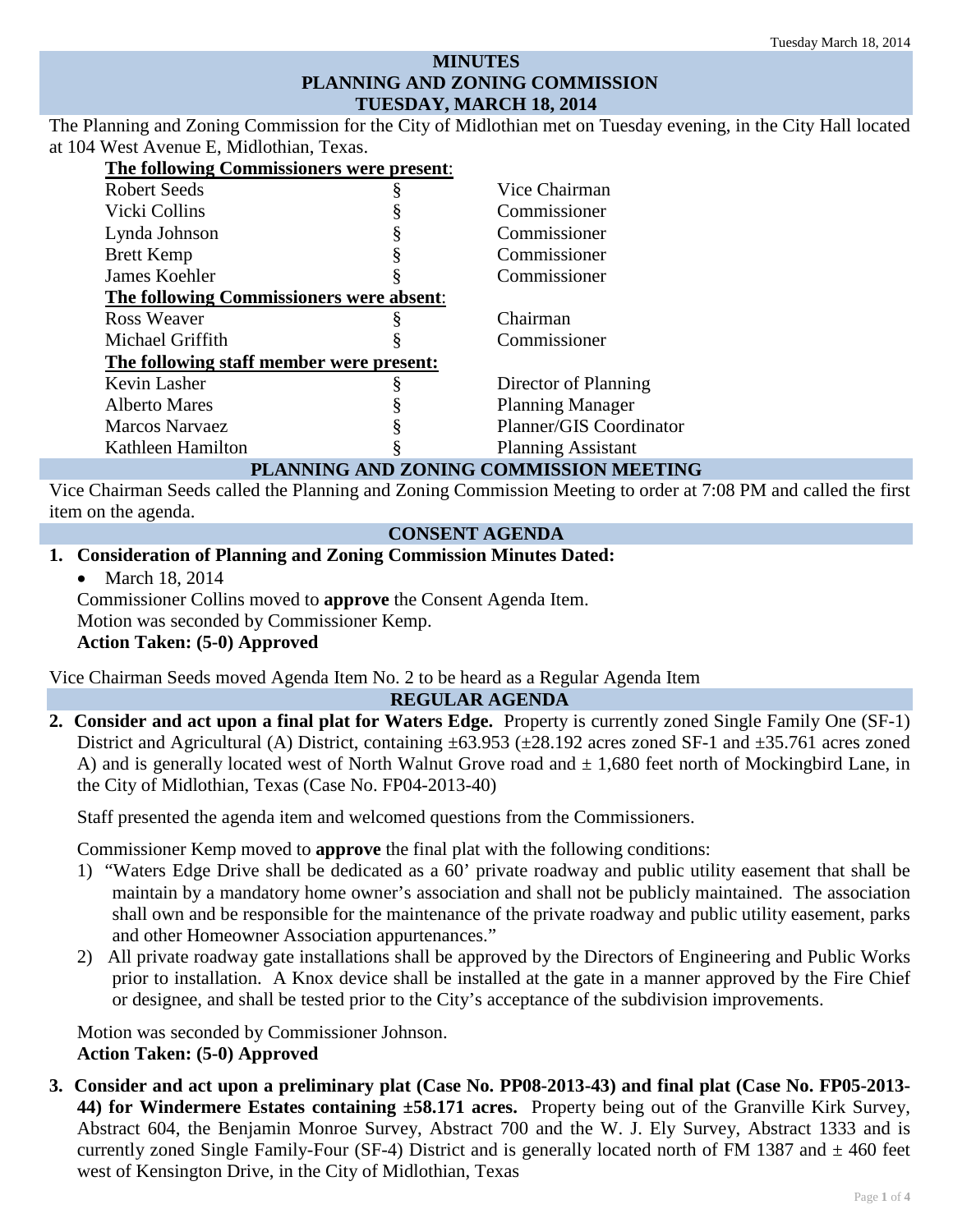Staff presented the agenda item and asked that the Commissioners act separately regarding the Preliminary and Final Plats in this agenda item and welcomed questions from the Commissioners.

Commissioner Kemp moved to **approve** the Preliminary Plat as presented. Motion was seconded by Commissioner Collins. **Action Taken: (5-0) Approved**

Commissioner Collins moved to **approve** the Final Plat as presented. Motion was seconded by Commissioner Johnson. **Action Taken: (5-0) Approved**

### **PUBLIC HEARING AGENDA**

**4.** Consider and act upon an ordinance amending Ordinance No. 2013-24 as amended, the Zoning Ordinance of the City of Midlothian, Texas, by rezoning  $\pm$  249.298 acres from Agricultural (A) District to a Planned Development (PD) District for all uses allowed in the Single Family – One (SF-1) District with amendments, said acreage being situated in the E.A. Braly Survey, Abstract 284, the J.P. Survey, Abstract 881, the J. Poindexter Survey, Abstract 882 and the E. Sullivan Survey, Abstract 1012, being located south of McAlpin Road and 950 feet west of Kolter Lane, in the City of Midlothian, Texas (Case No. Z09-2013-45)

Staff presented the agenda item and welcomed questions from the Commissioners.

Vice Chairman Seeds addressed the audience for any input regarding this public hearing case.

| The following spoke in regards to this case: |               |
|----------------------------------------------|---------------|
| 1. Donald Shield                             | 2. Max Seaton |

Commissioner Johnson moved to **close** the public hearing.

Motion was seconded by Commissioner Kemp.

### **Action Taken: (5-0) Closed Public Hearing**

Commissioner Johnson moved to **approve** this item with the following requirements that will be made a part of the Planned Development ordinance for this rezoning request:

- 1) Individual lot mailboxes shall be prohibited along Ledgestone. A consolidated mailbox kiosk will be required.
- 2) Lots that will directly access Ledgestone Lane will only be permitted one drive approach per lot, with circular drives being prohibited.
- 3) Only the following lots shall be permitted access from Ledgestone Lane:

Lots 1 and 2 of Block A, Lots 1, 2 and 3 of Block B, Lots 13 of Block C, and Lots 1 thru 7 of Block D.

- 4) A temporary turnaround shall be required at the south end of Ledgestone Lane.
- 5) Updated roadway design details will apply for all roadway construction within the platted area. (i.e., thickened paving edge now required)
- 6) The Final Plat shall not be approved by the Planning and Zoning Commission until both the related annexation ordinance (under case file no. AX02-2013-23) and a related PD zoning ordinance have been adopted by the City Council.
- 7) The right-of-way dedication of 90-feet in width for Ledgestone Lane shall be dedicated with the Final Plat, as shown in the attached site plan.
- 8) A minor collector with a 60-foot wide right-of-way running east-west that traverses the southeastern portion of the subject property shall be dedicated with the Final Plat, as shown in the attached site plan.
- 9) The developer shall provide 2 enhanced entryways with stamped and stained concrete onto Ledgestone Lane.
- 10) A developer's agreement shall be drafted and executed for the required infrastructure and roadway improvements.
- 11) Minimum architectural requirements and elements shall be required for this Planned Development District: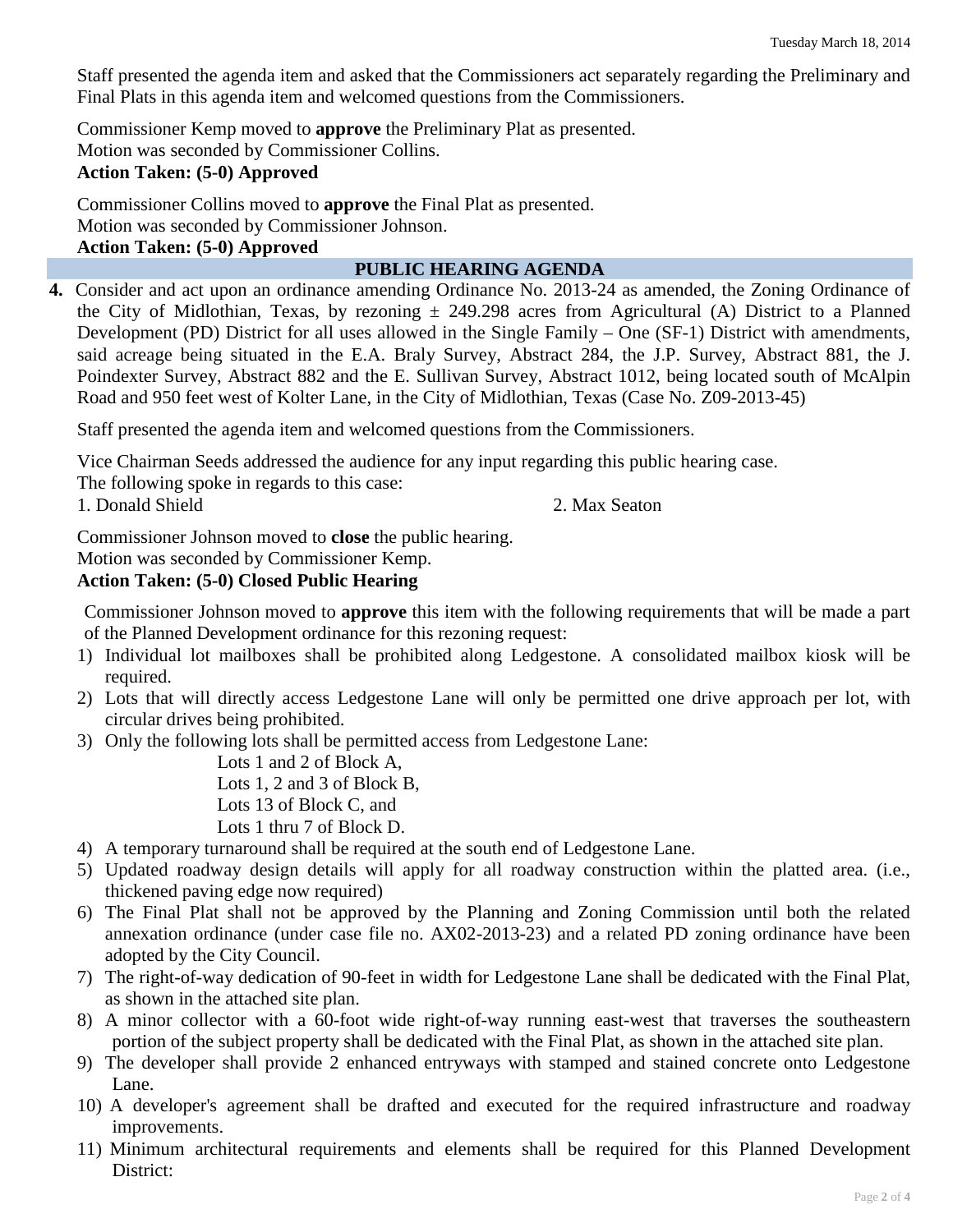| <b>Zoning Provision</b>                                 | <b>Requirement</b>                                                                                                                 |  |
|---------------------------------------------------------|------------------------------------------------------------------------------------------------------------------------------------|--|
| <b>Minimum Lot Area</b>                                 | 43,560 square feet                                                                                                                 |  |
| <b>Number of Lots</b>                                   | 151                                                                                                                                |  |
| <b>Minimum Lot Width</b>                                | 150 feet                                                                                                                           |  |
| <b>Minimum Lot Depth</b>                                | 250 feet                                                                                                                           |  |
|                                                         |                                                                                                                                    |  |
| <b>Lot Requirements along</b><br><b>Ledgestone Lane</b> | Driveways only permitted for 13 lots listed in paragraph 3) above.                                                                 |  |
| <b>Lot Coverage</b>                                     | 40%                                                                                                                                |  |
| <b>Minimum Masonry</b>                                  | 100% First Floor                                                                                                                   |  |
| <b>Coverage</b>                                         | 80% Second Floor                                                                                                                   |  |
| <b>Minimum House Size</b>                               | 3,000 square feet for a maximum of 50 lots. 2,400 square feet for remaining lots.                                                  |  |
| <b>Minimum Front Yard</b>                               | 40 feet                                                                                                                            |  |
| <b>Setback</b>                                          |                                                                                                                                    |  |
| <b>Minimum Side Yard</b>                                | 10 feet $/$ 20 feet                                                                                                                |  |
| <b>Setback (interior/corner)</b>                        |                                                                                                                                    |  |
| <b>Minimum Rear Yard</b><br><b>Setback</b>              | 20 feet                                                                                                                            |  |
| <b>Garage orientation</b>                               | Side or rear orientation only. Front entry garages prohibited.                                                                     |  |
| <b>HOA</b>                                              | Mandatory HOA required                                                                                                             |  |
| <b>Minimum Roof Pitch</b>                               | 8:12 pitch with multiple roof planes                                                                                               |  |
| <b>Roof Standards</b>                                   | All laminate architectural shingles w/3-dimensional appearance and 30-year warranty.                                               |  |
| <b>Elevations</b>                                       | Minimum of 3 planes along the front elevation. Cannot repeat for a distance of 5 lots<br>on either side of house or across street. |  |

12) A 15-foot landscape easement shall be provided along Ledgestone Lane with street trees placed every 40 feet adjacent to a 6-foot high brick/masonry wall (per fence standards outlined in the Midlothian Zoning Ordinance). Said 6-foot high brick/masonry wall shall not be required for those lot approved for driveway access off Ledgestone Lane.

- 13) Such 6-foot high brick/masonry wall fence shall be maintained by the Mandatory HOA and contain a three (3) foot maintenance easement. If a fence is installed between interior residential lots, a wooden fence is required (per fence standards outlined in the Midlothian Zoning Ordinance).
- 14) Decorative street signs will be placed wherever two streets intersect and/or wherever a street changes names.

Motion was seconded by Commissioner Koehler.

**Action Taken: (4-1) Approved**

Vice Chairman Seeds **opposed.**

**5. Conduct a public hearing to consider and act upon an ordinance amending the City of Midlothian Zoning Ordinance 2013-24, as amended,** to rezone  $\pm$  1.0 acres from the current Single Family Four (SF-4) District to an Urban Village Planned Development (UVPD) District for residential and professional office uses. Property is addressed as 508 South 9<sup>th</sup> Street, being located east of 9<sup>th</sup> Street and  $\pm$  1,025 feet north of George Hopper Road, in the City of Midlothian, Texas (Case No.Z08-2013-41)

Staff presented the agenda item and welcomed questions from the Commissioners.

Vice Chairman Seeds addressed the audience for any input regarding this public hearing case. The following spoke in regards to this case:

1. Karen Esberger 2. Stephen Hidlebaugh- Owner